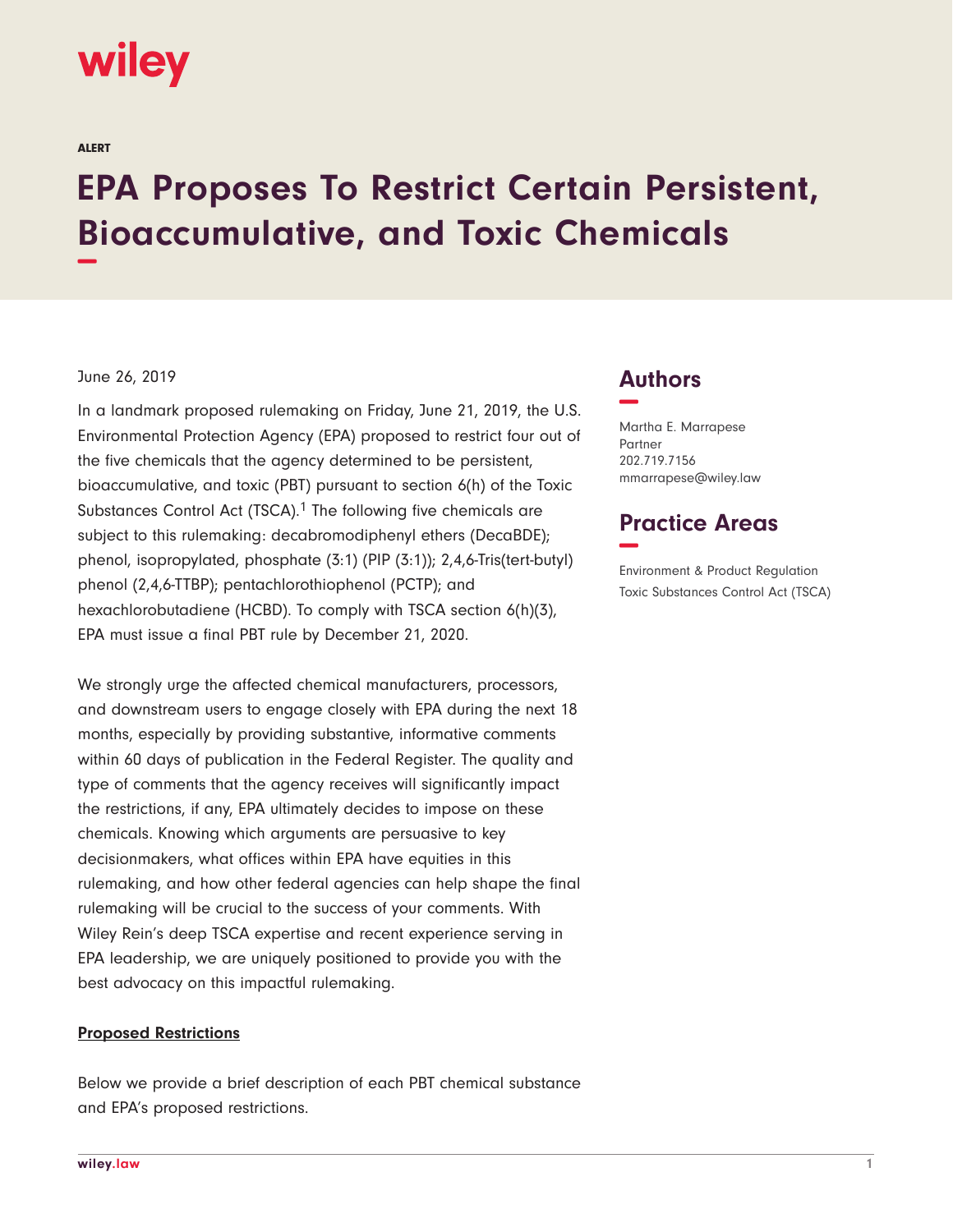Decabromodiphenyl ethers (DecaBDE): DecaBDE is a flame retardant that has been widely used in textiles, plastics, adhesives, and polyurethane foam. Affected products may include carpet, upholstery fabric, back coatings, cushions, mattresses, tents, and electrical appliances and equipment (stereos, computers, televisions, circuit boards, casings, and cable insulation).

EPA proposes to prohibit the manufacture, processing, and distribution of DecaBDE, including articles and products to which DecaBDE has been added. The agency, however, proposes the following exceptions to this general restriction:

- For a period of three years, this prohibition would not apply to the manufacture, processing, and distribution for use in parts installed in and sold as part of new aerospace vehicles, and the parts to which DecaBDE has been added for such vehicles;
- This prohibition would not apply to the manufacture, processing, and distribution for use in replacement parts for automobiles, other motor vehicles, aircraft, and aerospace vehicles, and the replacement parts, to which DecaBDE has been added, for such vehicles;
- This prohibition would not apply to processing and distribution for recycling of plastic from products or articles containing DecaBDE, where no new DecaBDE is added during the recycling process;
- This prohibition would not apply to the processing and distribution of DecaBDE in finished products or articles made of plastic recycled from products or articles containing DecaBDE, where no new DecaBDE was added during the production of the products or articles made of recycled plastic; and
- For a period of eighteen months, this prohibition would not apply to the manufacture, processing, and distribution for use in curtains in the hospitality industry, and the curtains to which DecaBDE has been added.

Phenol, isopropylated, phosphate  $(3:1)$  (PIP  $(3:1)$ ): PIP  $(3:1)$  is a flame retardant, a plasticizer, and an anticompressibility and anti-wear additive. The uses of PIP (3:1) include electronic device casings and circuit boards, electrical wires and cables, paints and coatings for building materials, foam upholstery, textile fibers, carpets, and curtains, automotive plastics, foams, and fabrics, and lubricants (grease, oil, and hydraulic fluid).

EPA proposes to prohibit the processing and distribution of the PIP (3:1), including products or articles containing it. The agency, however, proposes the following exceptions to this general restriction:

- This prohibition would not apply to the processing and distribution of PIP (3:1) and PIP (3:1)-containing products for use in aviation hydraulic fluid;
- This prohibition would not apply to the processing and distribution of PIP (3:1) and PIP (3:1)-containing products for use in lubricants and greases; and
- This prohibition would not apply to the processing and distribution of PIP (3:1) and PIP (3:1)-containing products for use in new and replacement parts for automobiles and other motor vehicles, and distribution of the new and replacement parts to which PIP (3:1) has been added for such vehicles.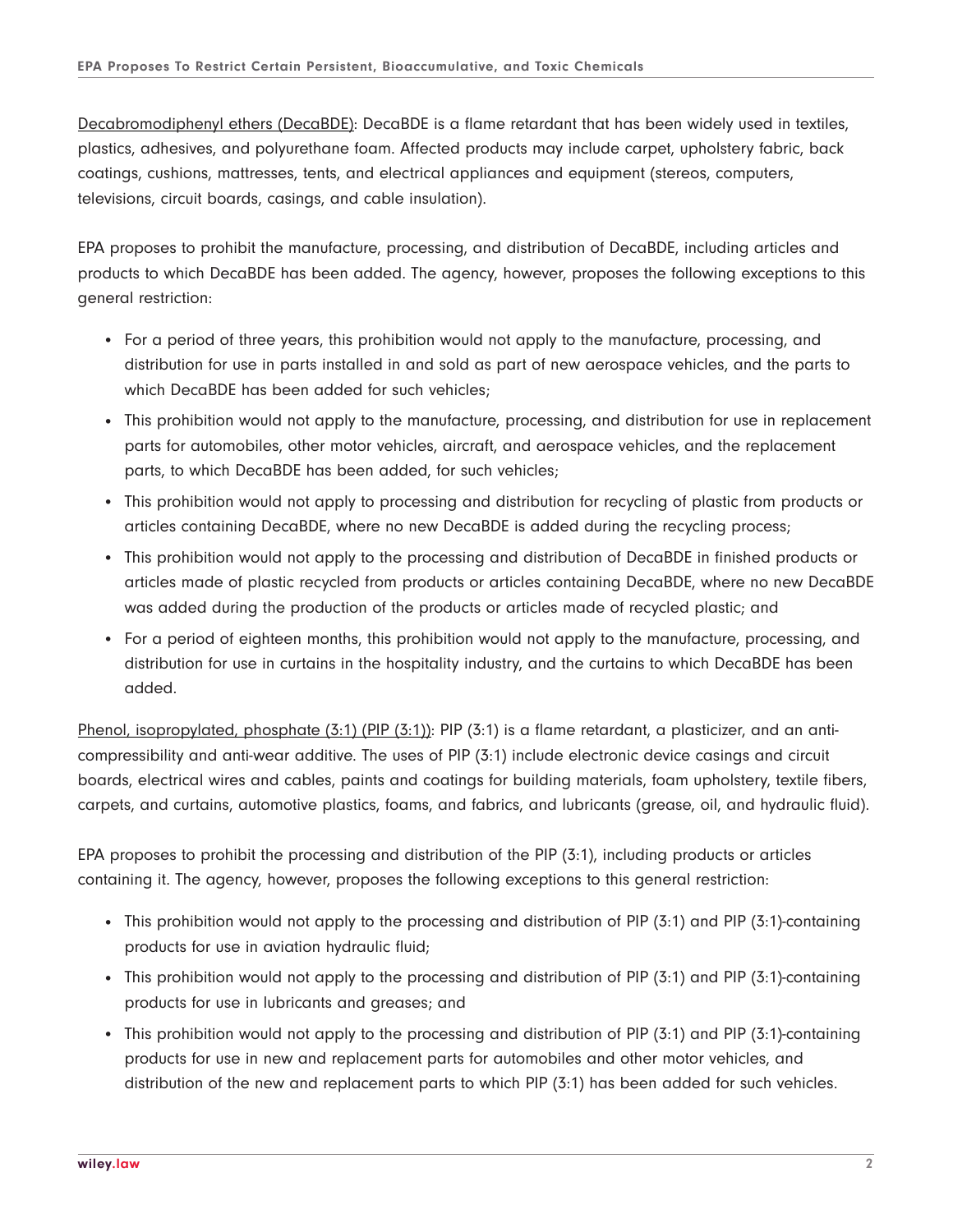EPA also proposes to prohibit releases of PIP (3:1) to water during manufacturing, processing, distribution, and commercial use of PIP (3:1), in addition to proposing a downstream notification requirement for any remaining uses.

2,4,6-Tris(tert-butyl)phenol (2,4,6-TTBP): 2,4,6-TTBP is an antioxidant that can be used as a fuel or lubricant additive, an intermediate in the manufacture of other compounds, and a waste fuel.

EPA proposes to prohibit the distribution of 2,4,6-TTBP, including any products containing it, in any container with a volume of less than 55 gallons for any use, with the goal of preventing the use as a fuel additive or fuel injector cleaner used by consumers and small commercial operations (e.g., automobile repair shops and marinas). The permissible uses will be limited to commercial operators, whom EPA believes to have the capacity to protect workers and follow OSHA requirements.

Finally, EPA proposes to prohibit the processing and distribution of 2,4,6-TTBP, including any products containing it, for use as an oil or lubricant additive, regardless of container size.

Pentachlorothiophenol (PCTP): PCTP is used in the manufacturer of rubber compounds, including as a rubber peptizer.

EPA proposes to prohibit the manufacture, processing, and distribution of PCTP, including products and articles containing PCTP, unless it is in concentrations at or below 1 percent by weight.

Hexachlorobutadiene (HCBD): HCBD is a halogenated aliphatic hydrocarbon that is produced as a byproduct during the manufacture of chlorinated solvents, particularly perchloroethylene, trichloroethylene, and carbon tetrachloride.

EPA proposes not to take any regulatory action on HCBD at this stage, but the comments the agency receives may change this proposed non-action to certain prohibitions when EPA issues its final rule.

#### **Initial Observations**

We have four initial observations on EPA's proposed PBT rulemaking.

First, EPA did not conduct risk evaluations on these five chemical substances and, therefore, did not make any unreasonable risk findings under TSCA section 6(b)(4)(A). We recommend manufacturers, processors, and users of these chemical substances convey this message to their consumers and the general public – especially considering the potential to misunderstand government actions on chemicals.

Section 6(h)(4) of TSCA requires EPA to "address the risk of injury to health or the environment that the Administrator determines are presented by the chemical substance and [to] reduce exposure to the chemical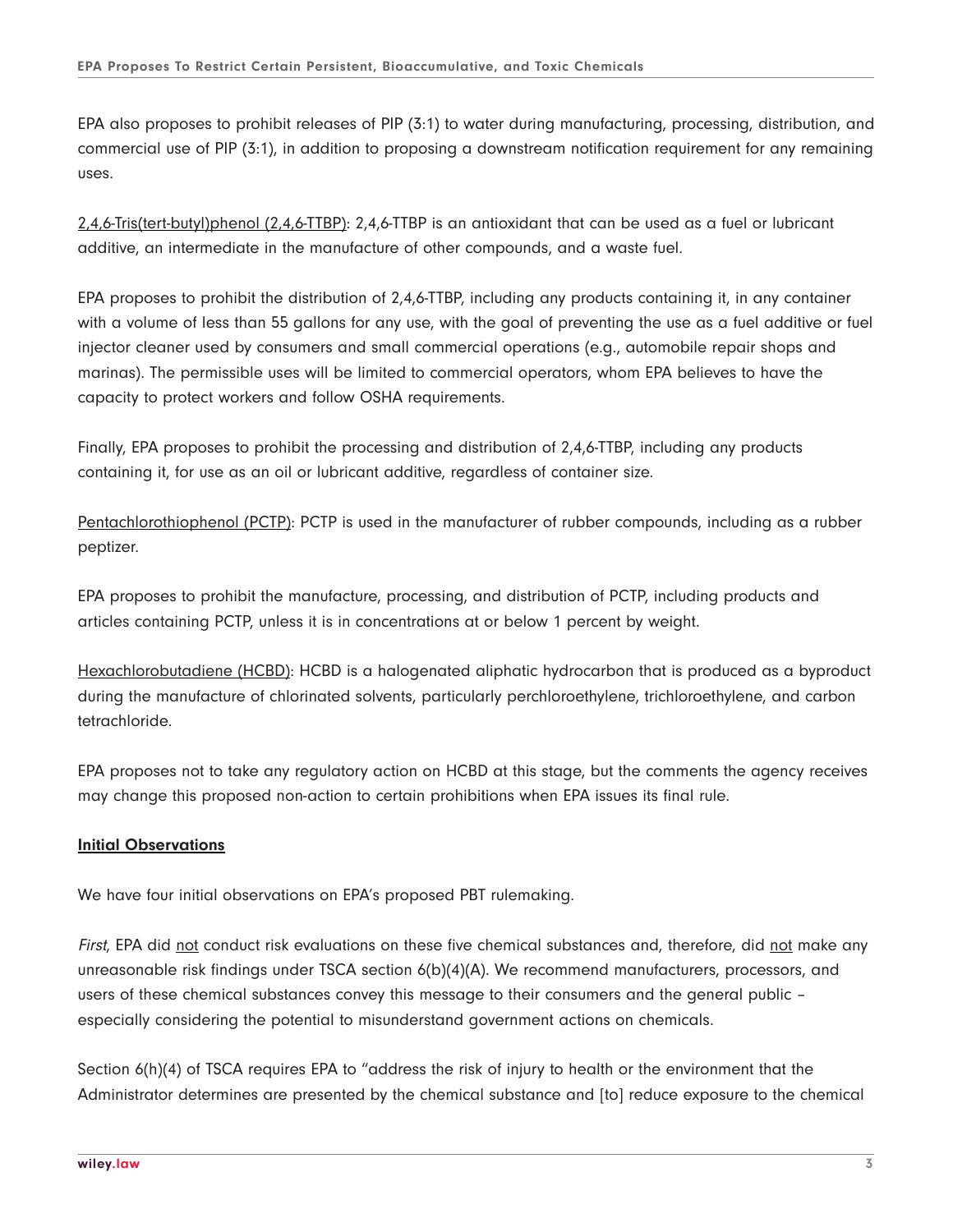substance to the extent practicable." Even though section 6(h)(2) states that EPA "shall not be required to conduct risk evaluations" on these PBT chemicals, EPA has essentially interpreted this provision to mean that Congress directed EPA not even to consider conducting risk evaluations and, instead, go straight to risk management restrictions under section 6(a). We will not pass judgment on the policy decision to forego risk evaluations of these chemicals because we understand that EPA still lacks sufficient resources to implement many of the other new requirements under amended TSCA.

Second, EPA failed to demonstrate meaningful exposure reductions to the five PBT chemical substances, but nevertheless proposed significant, costly, and potentially unnecessary prohibitions on these chemicals. Because EPA did not conduct risk evaluations on these chemicals, the agency is basing its risk management decisions on reducing exposure to these chemicals to the extent practicable.

EPA focused on whether there is *potential* exposure to a chemical substance, instead of determining whether there is actual exposure. In fact, the proposal admits that "EPA is not aware of any exposures to unprotected workers for the PBT chemicals, based on information gathered by EPA specific to these chemicals. Therefore, any additional workplace regulations that EPA could impose are unlikely to result in meaningful exposure reductions." Therefore, commenters will need to directly address the actual exposures of the chemical substance to workers, consumers, and the environment. Failure to engage and inform EPA on actual exposures could lead to adverse regulatory outcomes, even if the proposed rule does not currently prohibit certain uses.

Third, EPA still lacks an established framework for managing chemicals under section  $6(a)$  of TSCA. This proposed rulemaking continues EPA's approach of applying the most restrictive option available to the agency – i.e., banning the manufacture, distribution, processing, and use of a chemical – when potentially less burdensome and equally protective options are available.2 We submit that EPA should set forth a tiered approach for risk management under section 6(a), which would consider all the potential options listed under section  $6(a)$  and then provide a justification for why each option would not suffice as a chemical management tool when the agency has selected a stricter option. The lack of a transparent, consistent risk management system is more apparent in this rulemaking, where EPA has neither conducted risk evaluations nor provided much substantiation for its exposure analyses. In short, this proposal is precisely why we strongly believe EPA should issue a risk management rule.

Fourth, we have a couple procedural requests for EPA. The agency needs to extend the 60-day comment period for another 60 days because stakeholders will need the additional time to collect exposure information and provide it to EPA. Generating this data will take significant time. Given that EPA's proposal relies on potential exposures rather than actual exposures, this information is vital to a thoughtful, fact-based final rulemaking. An additional 60 days to submit comments should not materially affect EPA's internal timeline to complete a final rule by December 21, 2020. We also urge EPA to divide this rulemaking into five separate final rules. The complexity of the rulemaking and the uniqueness of each PBT chemical substance at issue necessitate splitting this rulemaking into separate actions.